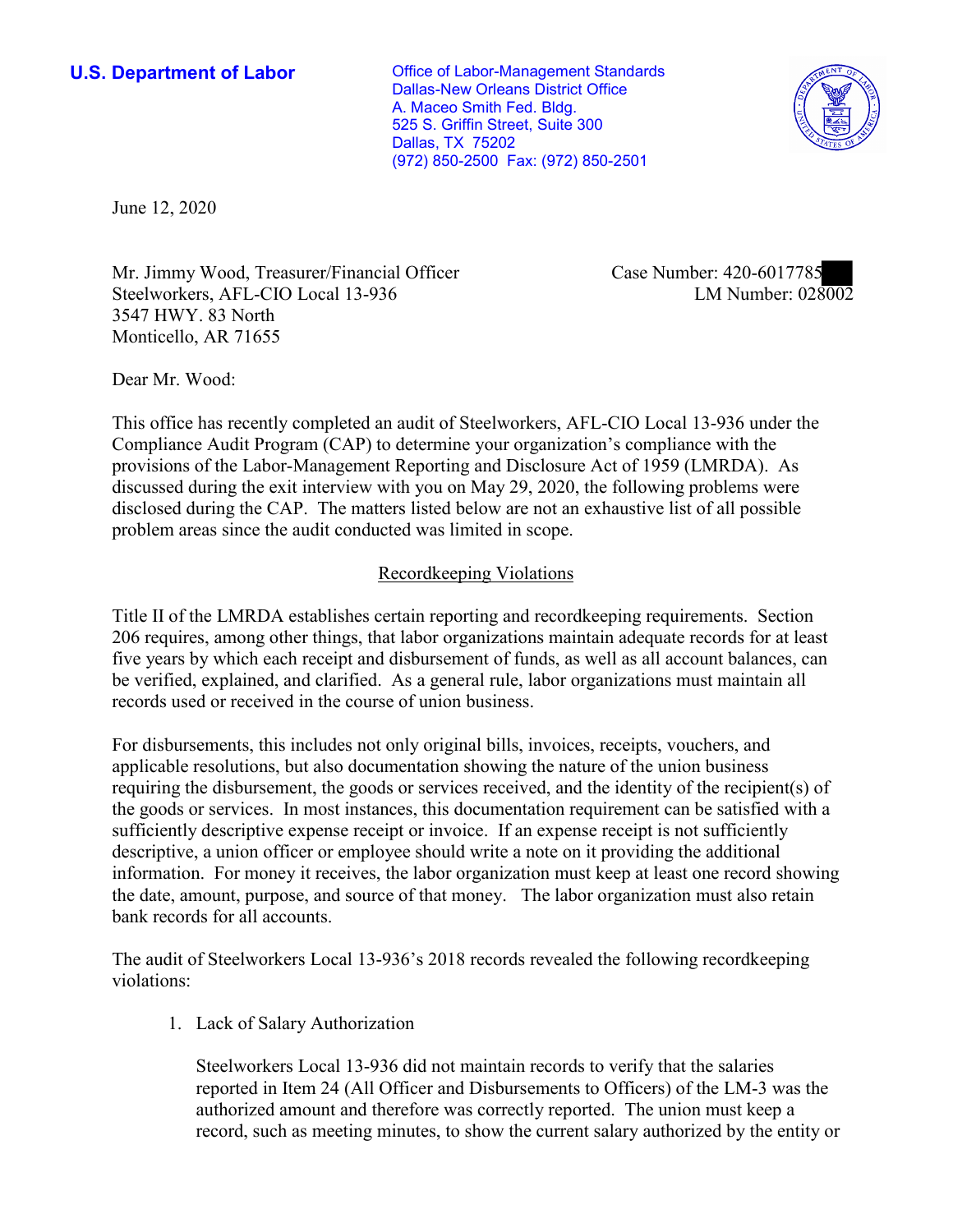individual in the union with the authority to establish salaries.

Meeting minutes showing the salaries have been approved should be provided to OLMS.

2. Lost Wages

 wages were incurred, the number of hours lost on each date, the applicable rate of Steelworkers Local 13-936 did not retain adequate documentation for at least 17 lost wage reimbursement payments to union officers totaling at least \$12,804. The union must maintain records in support of lost wage claims that identify each date lost pay, and a description of the union business conducted. The OLMS audit found that Steelworkers Local 13-936 frequently failed to include the purpose and specific date wages were lost, and the membership meeting minutes did not contain discussion and/or approval for lost wage claims.

 During the exit interview, I provided complete details of the additional information and documentation that the local must maintain for lost wages and other officer expenses.

Based on your assurance that Steelworkers Local 13-936 met and voted in officers' quarterly salaries and will retain adequate documentation in the future, OLMS will take no further enforcement action at this time regarding the above violations.

## Reporting Violation

 Labor Organization Annual Report Form LM-3 filed by Local 13-936 for fiscal year ended The audit disclosed a violation of LMRDA Section 201(b), which requires labor organizations to file annual financial reports accurately disclosing their financial condition and operations. The December 31, 2018, was deficient in that Local 13-936's beginning balance was incorrect.

Incorrect Beginning Balance

 is the ending balance in Column B of the prior fiscal year's report, or provide an Steelworkers Local 13-936 reported an incorrect beginning balance in Item 25 Column A. The union should use the correct beginning balance in Column A, which explanation in Item 56 Additional Information.

 it is complete and accurate. Local 13-936 must file an amended Form LM-3 for fiscal year ended December 31, 2018, to correct the deficiency. The report must be filed electronically using the Electronic Forms System (EFS) available at the OLMS website at [www.olms.dol.gov.](www.olms.dol.gov) The amended Form LM-3 must be filed no later than June 30, 2020. Before filing, review the report thoroughly to be sure